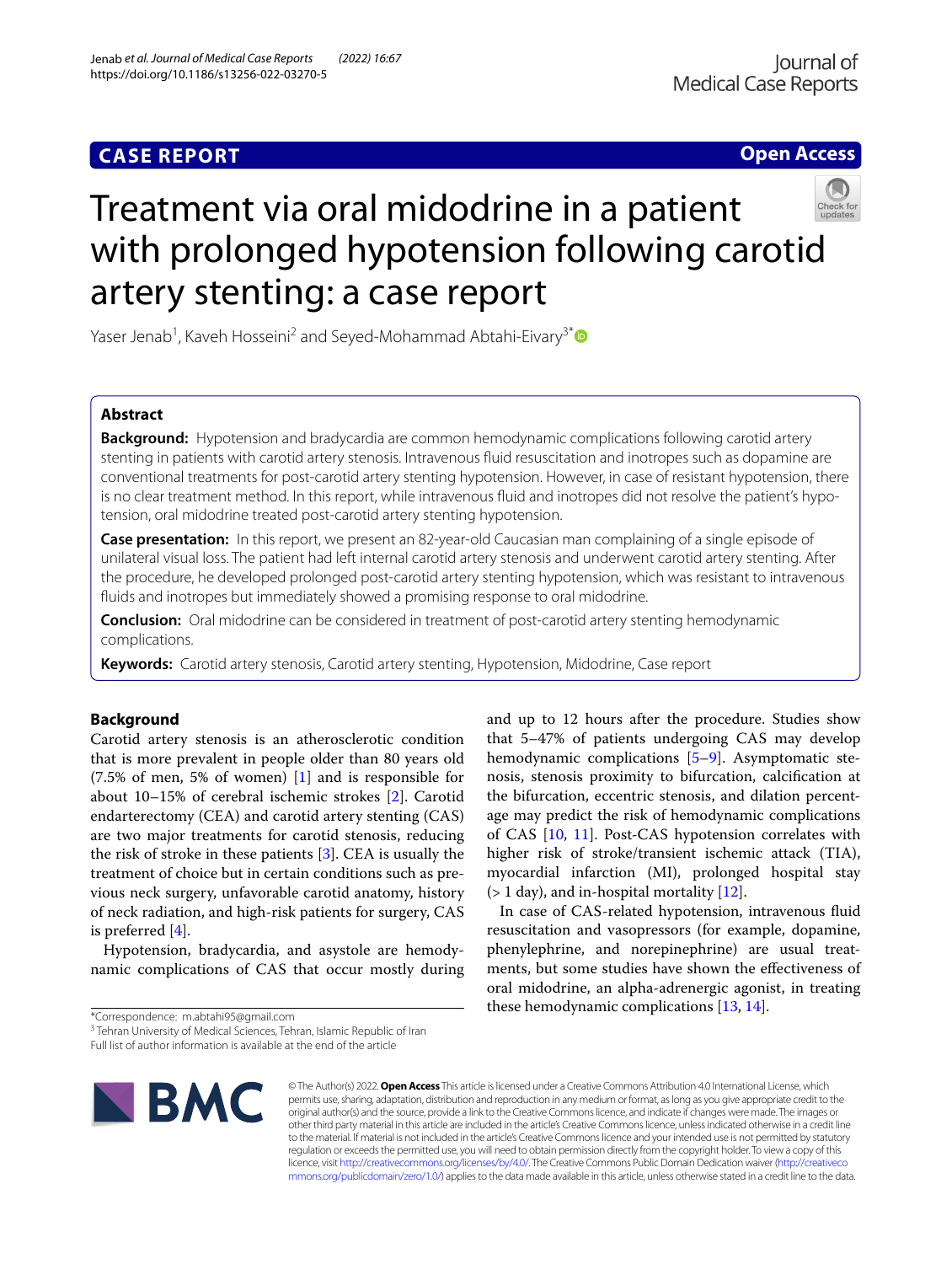In this article, we present a 82-year-old man with symptomatic carotid stenosis and prolonged CAS-related hypotension who was treated with oral midodrine.

## **Case presentation**

The patient was a 82-year-old Caucasian man with a past medical history of dyslipidemia and smoking, who complained of acute unilateral visual loss (Amaurosis Fugax) for 20 minutes, 10 days ago. On admission, his vital signs were stable: blood pressure 110/80 mmHg and pulse rate of 60 beats per minute (bpm).

On transcranial Doppler sonography (TCD), severe stenosis of left internal carotid artery (LICA) was noted. Computed tomography (CT) angiography confrmed severe stenosis of LICA with some calcifcations (Fig. [1](#page-1-0)). As the patient refused CEA, he was planned for carotid artery stenting. Conventional angiography with digital subtraction angiography (DSA) showed severe stenosis, of LICA origin, Fig. [1.](#page-1-0) The day after admission, carotid artery stent implantation (Wall stent 7–30) with the FilterWire EZ Embolic Protection System and postdilation with Viatrac 5–20 at 8 atm was done (Fig. [2](#page-1-1)). During stent postdilatation, the patient developed bradycardia and his blood pressure decreased to 80/50 mmHg. He was given a 0.6 mg dose of atropine intravenously and intravenous fuids, with subsequent correction of the bradycardia and hypotension. The patient was transferred to the ward uneventfully. However, the patient had recurrent hypotension afterwards, which was unresponsive to



angioplasty of LICA

<span id="page-1-1"></span><span id="page-1-0"></span>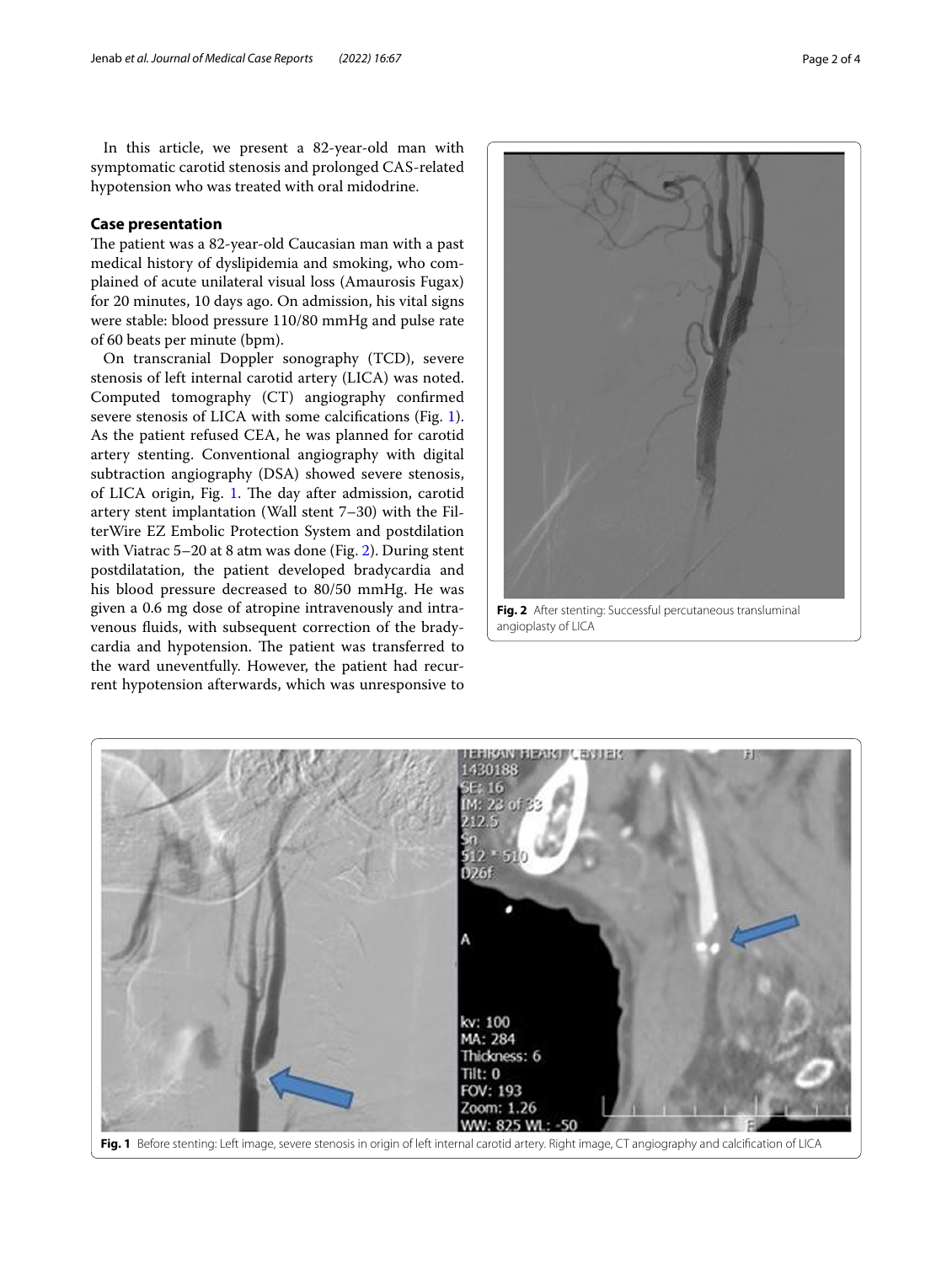fuid boluses. Serum therapy with normal saline was not efective and dopamine was initiated because the patient complained of dizziness. However, 3 days after the procedure, the patient was still hypotensive and symptomatic. Midodrine 15 mg every 6 hours was added to his prescription. After a few hours, his blood pressure increased to 111/78 mmHg and dopamine was discontinued. The next day, midodrine was discontinued and the patient was discharged without hypotension or any other symptoms.

## **Discussion and conclusion**

Carotid artery interventions such as carotid artery stenting (CAS) and carotid endarterectomy (CEA) sometimes cause hypotension and bradycardia. The hemodynamic depression caused by CAS is a result of baroreceptor activity of the carotid body. The carotid body is a small organ near the carotid bifurcation that consists of baroreceptors and chemoreceptors that controls blood pressure, heart rate, and oxygen saturation. Normally, hypertension stretches the carotid body, resulting in carotid baroreceptor stimulation and, therefore, inhibition of sympathetic and stimulation of parasympathetic outflow of CNS into the heart and peripheral vessels. This is called the arterial baroreflex, which decreases heart rate and blood pressure [[15\]](#page-3-9).

Some studies have investigated the risk factors of developing hemodynamic depression after CAS. These include proximity of stenosis to carotid bifurcation, presence of calcifed plaque, length of stenosis, asymptomatic stenosis, balloon-to-artery ratio, concurrent contralateral stenosis, eccentric (versus concentric) stenosis, atherosclerotic (versus restenotic) lesion, female gender, positive stress test, age > 70, history of MI or angina, and an urgent (versus elective) procedure  $[6, 8, 10-12]$  $[6, 8, 10-12]$  $[6, 8, 10-12]$  $[6, 8, 10-12]$  $[6, 8, 10-12]$  $[6, 8, 10-12]$  $[6, 8, 10-12]$ . These hemodynamic complications of CAS are associated with a higher risk of postoperative stroke/TIA, MI, chronic heart failure (CHF), dysrhythmia, prolonged length of stay, and in-hospital mortality [[6](#page-3-10), [12](#page-3-6)]. Furthermore, the CAS-related hypotension might be persistent, possibly due to the continued stretching of the carotid sinus by the self-expanding stent [[14\]](#page-3-8).

Usual treatments of CAS-related hemodynamic depression includes intravenous fuid resuscitation and intravenous inotropes such as dopamine and norepinephrine. Usually, these treatments are efective, but in case of unfavorable response, other treatments such as oral midodrine have been suggested [[14\]](#page-3-8).

In the present case, we showed that oral midodrine is an efective treatment for prolonged and resistant post-CAS hypotension. Midodrine is an alpha-1 adrenergic agonist, which stimulates vasoconstriction and increases blood pressure. Midodrine is used mostly to treat

orthostatic hypotension [\[16](#page-3-12), [17\]](#page-3-13). Winters *et al*. reported a case of CAS-related hemodynamic depression in 2014, which was resistant to fuid resuscitation and metaraminol infusion, and lasted more than 1 week. In this case, treatment with oral midodrine was efective [[18](#page-3-14)]. Sharma *et al*. reported four cases of post-CAS hypotension treated with oral midodrine. The author concluded that oral midodrine was well tolerated and as efective as an intravenous dopamine infusion [\[14](#page-3-8)].

Finally, although the evidence on the use of oral midodrine in post-CAS hypotension is limited, it seems that oral midodrine is efective and should be considered as a treatment alternative in these patients.

### **Abbreviations**

CAS: Carotid artery stenting; CEA: Carotid endarterectomy; TCD: Transcranial Doppler sonography; LICA: Left internal carotid artery.

#### **Acknowledgements**

We acknowledge Tehran Heart Center for all their kind supports.

#### **Authors' contributions**

All authors have contributed to the process of writing this manuscript. All authors read and approved the fnal manuscript.

# **Funding**

This study was not supported by any funding.

## **Availability of data and materials** Not applicable.

## **Declarations**

## **Ethics approval and consent to participate**

Not applicable.

## **Consent for publication**

Written informed consent was obtained from the patient for publication of this case report and any accompanying images. A copy of the written consent is available for review by the Editor-in-Chief of this journal.

### **Competing interests**

The authors declare that they have no competing interests.

### **Author details**

<sup>1</sup> Fellowship of Interventional Cardiology, Tehran Heart Center, Tehran University of Medical Sciences, Tehran, Islamic Republic of Iran. <sup>2</sup> Tehran Heart Center, Tehran University of Medical Sciences, Tehran, Islamic Republic of Iran. <sup>3</sup>Tehran University of Medical Sciences, Tehran, Islamic Republic of Iran.

## Received: 21 May 2021 Accepted: 13 January 2022 Published online: 09 February 2022

## **References**

- <span id="page-2-0"></span>1. De Weerd M, Greving JP, Hedblad B, Lorenz MW, Mathiesen EB, O'Leary DH, *et al*. Prevalence of asymptomatic carotid artery stenosis in the general population: an individual participant data meta-analysis. Stroke. 2010;41(6):1294–7.
- <span id="page-2-1"></span>2. Petty GW, Brown RD, Whisnant JP, Sicks JRD, O'Fallon WM, Wiebers DO. Ischemic stroke subtypes: a population-based study of incidence and risk factors. Stroke. 1999;30(12):2513–6.